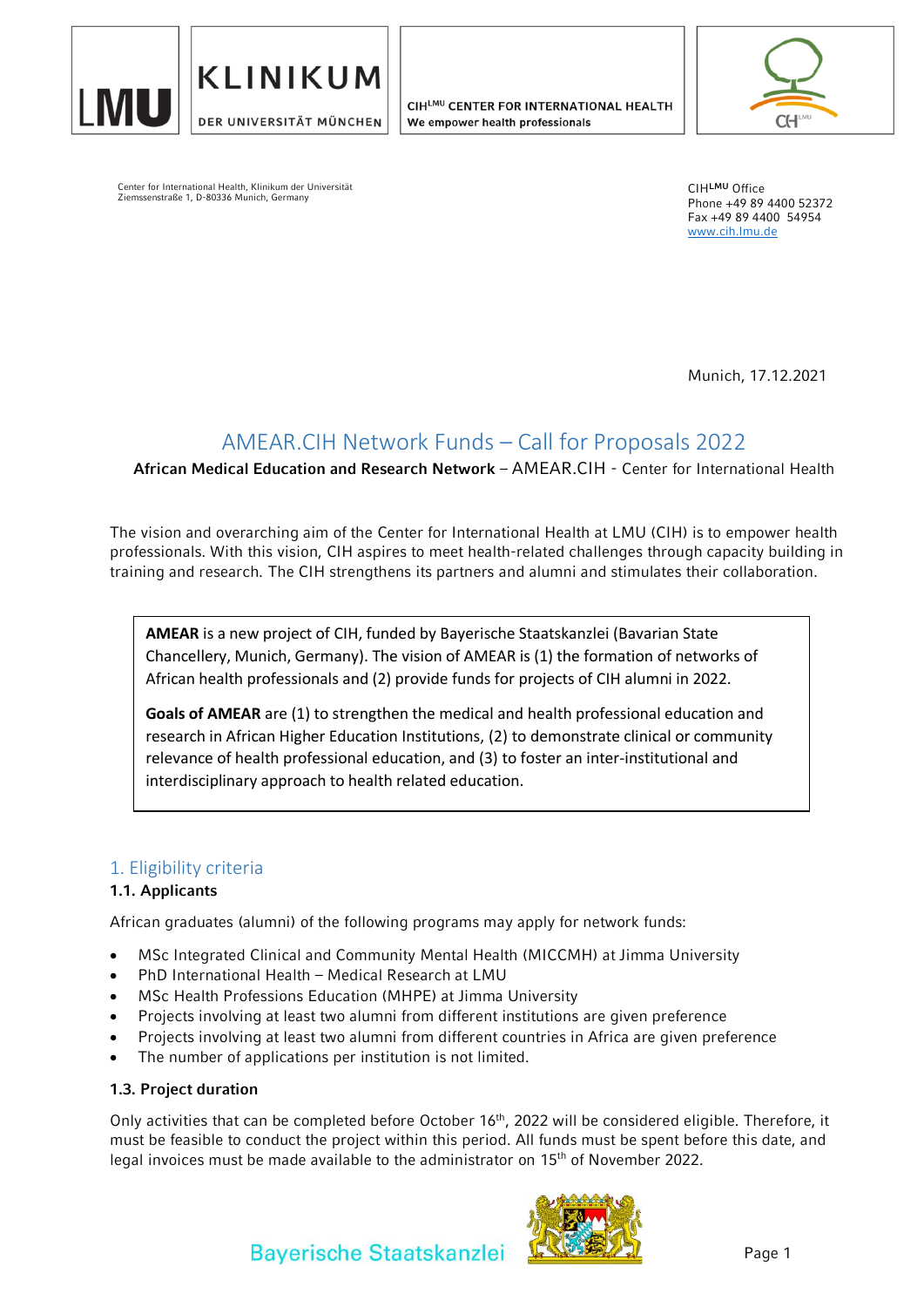

CIHLMU CENTER FOR INTERNATIONAL HEALTH We empower health professionals



### **1.4. Minimum and Maximum funding available per project**

Grants awarded are between EUR 8,000.00 and EUR 20,000.00. Funds must be administered and spent according to the regulations (see section 7, Funding). Therefore, each application must have a budget plan that satisfies the regulations.

### **1.5. Prime applicant and responsibilities**

Within the project application, the applicant, the partners and their responsibilities in the project must be clearly defined; projects should involve a mentor. Details are in the document "Submission guide".

### **1.6. Language**

Only proposals written in English are eligible.

### **1.7. Priority topics**

Project proposals should empower health professionals, and address clinical or community relevance of health professional education.

## 2. Timeline

- Submission of project proposals: Before 23rd January 2022, 24:00 hours East Africa Time
- Notification of feedback from reviewers for revisions: 13<sup>th</sup> of February 2022
- Revision of projects:  $14<sup>th</sup>$  of February to 6<sup>th</sup> of March 2022 (3 weeks)
- Announcement of selected projects:  $20<sup>th</sup>$  March 2022
- Project period:  $21^{st}$  of March to  $16^{th}$  of Oct 2022
- Network Meeting: September 2022 (tentatively)
- Project presentation at AMEAR Congress 2022: End of October 2022 (tentatively)
- $\bullet$  Final Written Report to CIH:  $6<sup>th</sup>$  of November 2022
- Final Meeting with CIH Team and Representatives of the Bavarian Government: 10<sup>th</sup> of November 2022

# 3. Project Progress Meetings / Network Meeting / Final Report Meeting

The Project Progress Meetings and the Network Meeting will be held online.

## 4. Reporting

A final and comprehensive report has to be submitted before  $6<sup>th</sup>$  of November 2022. The final report (maximum 5 pages) should be addressed to the main stakeholders (research community) and needs to be ready for online publication by CIH. In addition, a research paper submitted to a peer-reviewed journal should result from your research project.

## 5. Structure of proposals and word count

A maximum word count of 2,000 words / 6 pages for pages 1 to 5 are permitted. Longer proposals will be excluded. The proposals need to be structured in the following way:

- Page 1: Short description of the project and relevance
- Page 2: Experience of the applicants in the field
- Pages 3-5: Project specification
	- Title (max. 80 characters)
	- Aims
	- Research methods
	- Project activities
	- Profile of the working group & description of personnel tasks



# **Bayerische Staatskanzlei**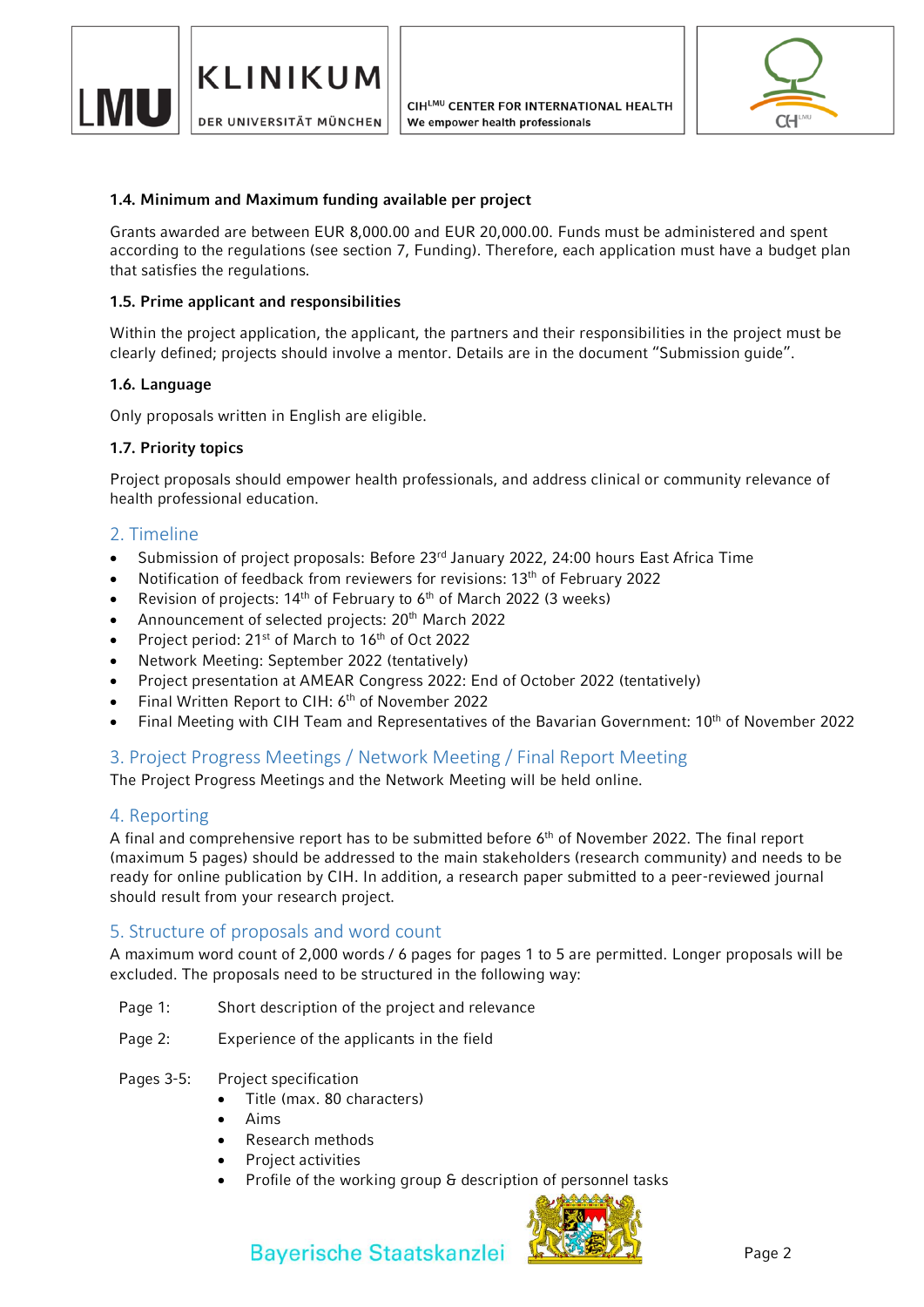

CIHLMU CENTER FOR INTERNATIONAL HEALTH We empower health professionals



- Cooperation with other units (if applicable)
- Timeline of the project

Page 6: Required funding with detailed explanation (budget plan)

- Personnel costs (salaries for project staff, remuneration for external experts etc.)
- Consumables: Listing of required material and costs
- Travel, accommodation and subsistence costs (if applicable)
- Annex CV of applicants including publications and third party funds (max. 1 page per applicant)
	- References
		- Support letter

## 6. Selection criteria

Only projects fulfilling the goals of AMEAR, the eligibility criteria (section 1) and the structure of proposals (section 5) are eligible for review.

### **6.1. Evaluation process**

The selection committee consists of faculty members of the partner institutions (including LMU) and alumni. Each proposal is reviewed and evaluated by a minimum of two reviewers. Reviewers have signed a statement of absence of conflict of interest and cannot review their own proposals.

### **Criteria of scientific and technical quality**

- Relevance of the project (serves the Goals mentioned on page 1, the CIH vision "we empower health professionals", or the sustainable development goals)
- Absence of a conflict of interest
- Feasibility within the time frame
- Appropriate tools and methods
- Appropriate dissemination strategy for potential users / stakeholders (publication in scientific journals, presentation at conferences, websites, booklets, community approach, etc.)
- Visibility of the project
- Potential to strengthen South-South partnerships
- Potential for policy change or contribution to scientific development

### **Management and budget criteria**

- Number of partner institutions involved. LMU partners do not count as multi-institutional partners
- Extra bonus for collaboration with a partner from a different country in the Africa
- Experience of the team members in the field of the project, quality of the consortium, management scheme
- Clarity on roles and responsibilities of members and institutions, clear-cut management structure
- Reasonable correlation between estimated input/budget (e.g. resources, estimated costs in accordance to local fees), outcomes, output and impact.
- Visibility of CIH and network partners in the proposal
- Compliance with the funding criteria
- An average score will be calculated. The final decision will be based on the score and will be reached by a consensus of the selection committee, and communicated to the applicant
- Details on structure of the proposal and budget criteria are summarised in the document "Submission guide.v19.docx" on the AMEAR project web site.